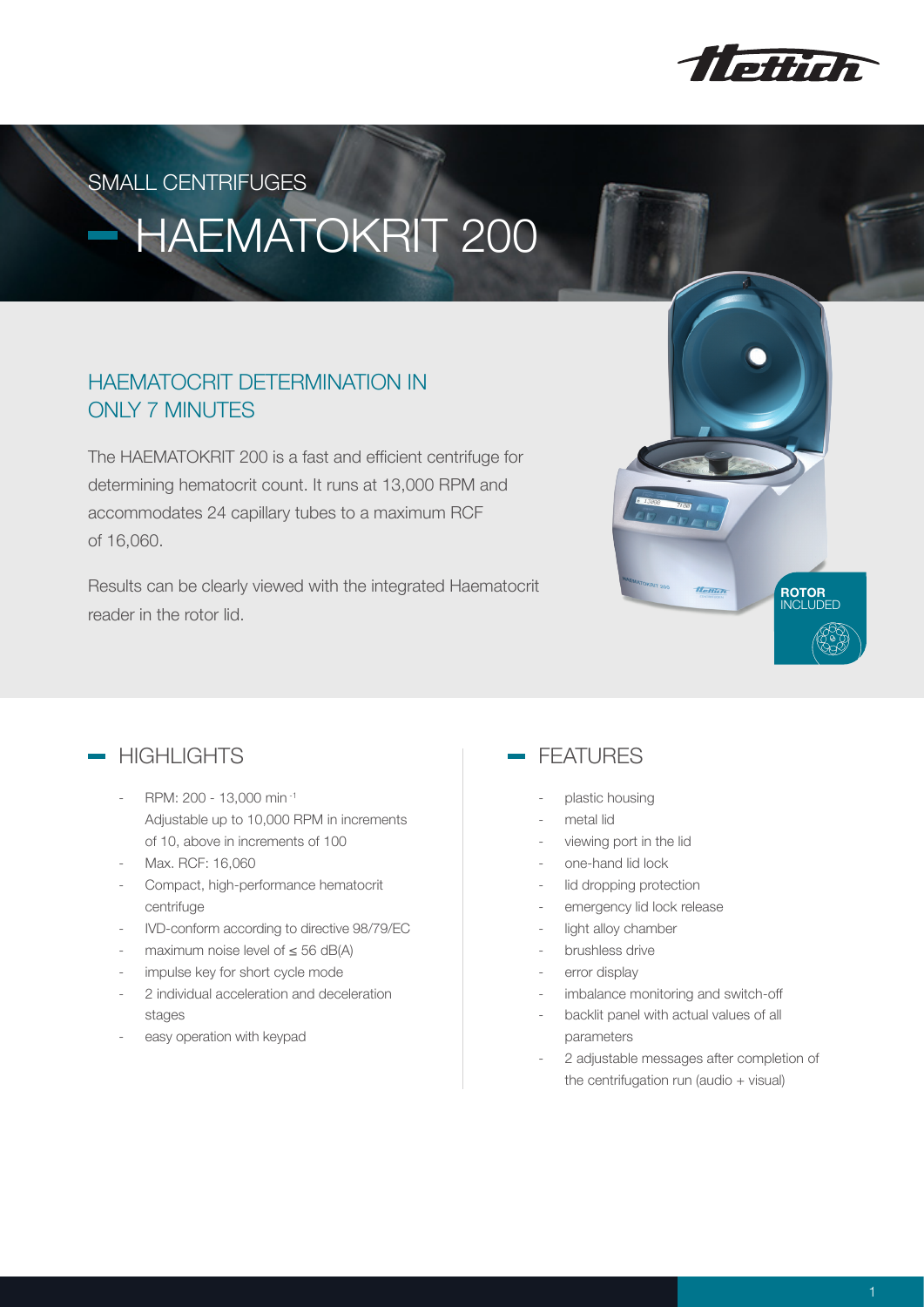

### **- TECHNICAL DATA**

|                                | <b>HAEMATOKRIT 200</b>                                                   |
|--------------------------------|--------------------------------------------------------------------------|
| voltage *)                     | $200 - 240$ V 1 $\sim$                                                   |
| frequency                      | $50 - 60$ Hz                                                             |
| consumption                    | 270 VA                                                                   |
| emission, immunity             | EN/IEC 61326-1, class B                                                  |
| max. capacity                  | 24 capillaries                                                           |
| max. RPM                       | 13,000 min-1                                                             |
| max. RCF                       | 16,060                                                                   |
| running time                   | $1 - 99$ min, $\infty$ continuous run, short cycle mode (impulse button) |
| dimensions (WxDxH)             | 261 x 353 x 228 mm                                                       |
| weight                         | approx. 10 kg                                                            |
| max, noise level               | $\leq$ 56 dB (A)                                                         |
| Cat. No.                       | 1801                                                                     |
| $100 - 127$ V 1 ~ / 50 - 60 Hz | 1801-01                                                                  |

emission, immunity **FCC** class B

\*) Other voltages on request.

|  | - AVAILABLE ROTOR |  |
|--|-------------------|--|
|--|-------------------|--|

| Rotor                            |                                   |
|----------------------------------|-----------------------------------|
| max. RPM I max. RCF              | 13,000 min <sup>-1</sup>   16,060 |
| max. capacity                    | 24 capillaries                    |
| run up I run down, braked in sec | 9116                              |
| angle I max. noise level         | $90^{\circ}$   56 dB (A)          |
| measuring lid                    | inclusive                         |
| Cat. No.                         | <b>INCLUSIVE</b>                  |

| Capillaries<br>Standard |        |
|-------------------------|--------|
| max. RCF <sup>2)</sup>  | 16,060 |
| radius in mm            | 85     |
| Cat. No.                |        |
|                         |        |
| Adapter                 |        |
| boring Ø x L in mm      |        |

| boring Ø x L in mm    |    |
|-----------------------|----|
| capillaries per rotor | 24 |
| Cat. No.              |    |



### HOLDING TRAYS

The holding trays in rotor 2076 are easy to clean and disposable in the case of glass breakage.



2) Please note that the RCF values indicated refer only to rotor performance. The max. permissible RCF of tubes used should be verified with the individual manufacturers. The max. RCF for glass tubes annotated with footnote 2) is 4,000.